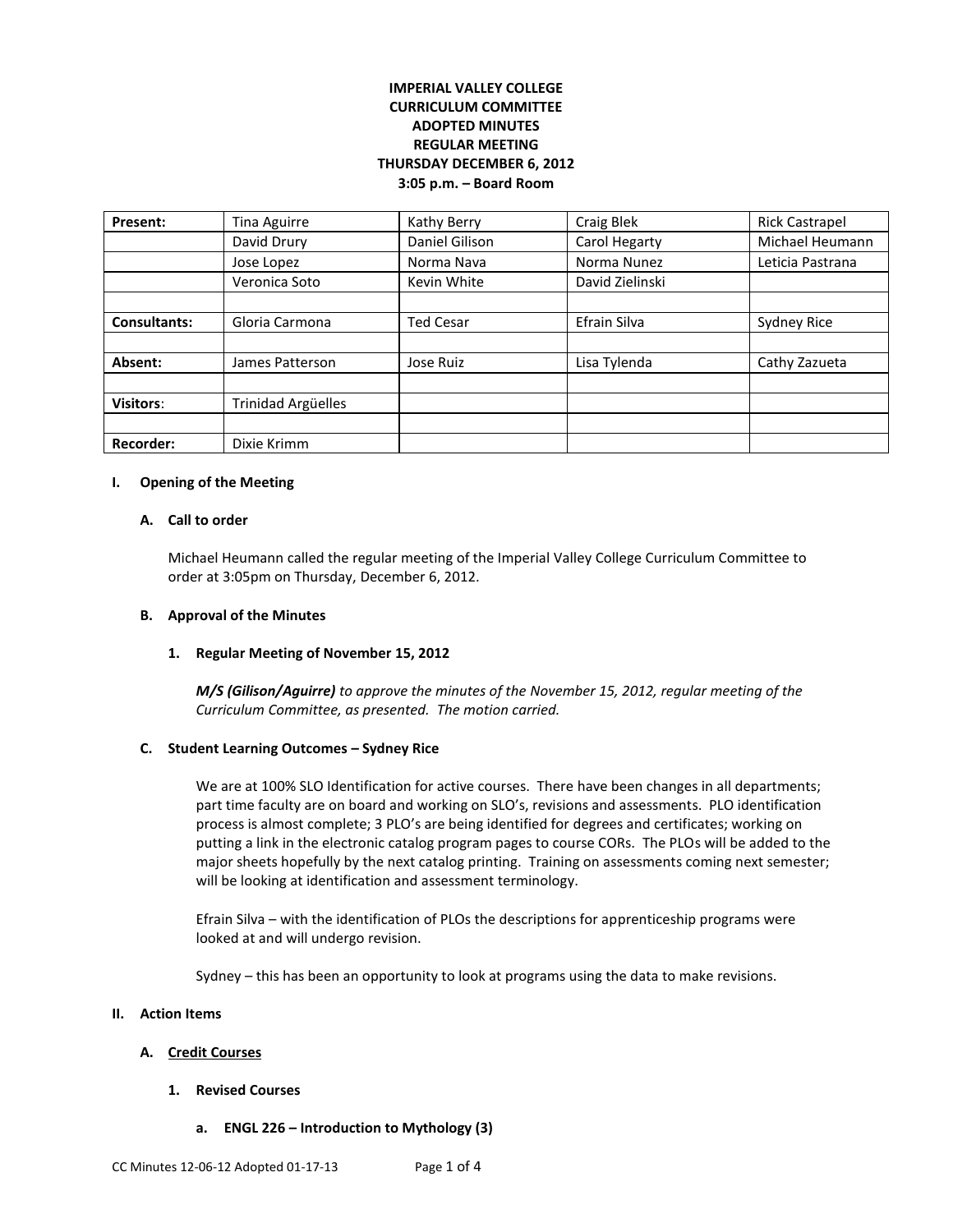## **b. HUM 226 – Introduction to Mythology (3)**

*M/S (Gilison/Drury) to approve the revision of the textbooks for ENGL 226 and HUM 226, effective Spring 2013, as presented. The motion carried.*

- **c. MATH 081 – Beginning Algebra (4)**
- **d. MATH 091 – Intermediate Algebra (5)**

*M/S (Aguirre/Gilison) to approve the revision of the core content for MATH 081 and MATH 091, effective 2013-2014, as presented. The motion carried.*

- **2. New Courses**
	- **a. AU T 140 – Diesel Engine Maintenance and Repair (5)**
	- **b. AU T 165 – Diesel Preventive Maintenance and Inspection (5)**
	- **c. AU T 285 – Alternative Fuels for Diesel Engine (4)**

*M/S (Aguirre/Drury) to approve the addition of AU T 140, AU T 165, and AU T 285, to the credit curriculum, effective 2013-2014, as presented. The motion carried.*

## **B. Degrees and Certificates**

- **1. Revised Degrees and Certificates**
	- **a. Administration of Justice for Transfer Major Degree**
	- **b. Administration of Justice Degree and Certificate**
	- **c. Agricultural Business Management Degree and Certificate**
	- **d. Agricultural Crop Science Certificate**
	- **e. Agricultural Science Degree**
	- **f. Alcohol and Drug Studies Degree and Certificate**
	- **g. Anthropology Degree**
	- **h. Art Degree**
	- **i. Automotive Technology Degree and Certificate**
	- **j. Behavioral Science Degree**
	- **k. Building Construction Technology Degree and Certificate**
	- **l. Building Construction Technology: Carpentry Specialization Certificate**
	- **m. Building Construction Technology: Concrete Masonry Specialization Certificate**
	- **n. Business Accounting Technician Degree and Certificate**
	- **o. Business Administration for Transfer Degree**
	- **p. Business Administration Degree**
	- **q. Business Administrative Assistant Degree and Certificate**
	- **r. Business Financial Services Degree and Certificate**
	- **s. Business Management Degree and Certificate**
	- **t. Business Marketing Degree and Certificate**
	- **u. Business Office Technician Degree and Certificate**
	- **v. Child Development Degree**
	- **w. Child Development – Administration Specialization Certificate**
	- **x. Child Development – Associate Teacher Certificate**
	- **y. Child Development – Infant/Toddler Specialization Certificate**
	- **z. Child Development – School Age Specialization Certificate**
	- **aa. Cisco CCNA Discovery Degree and Certificate**
	- **ab. Communication Studies for Transfer Degree**
	- **ac. Communication Arts Degree**
	- **ad. Computer Information Systems Degree**
	- **ae. Computer Science Degree**
	- **af. Court Services Specialist Certificate**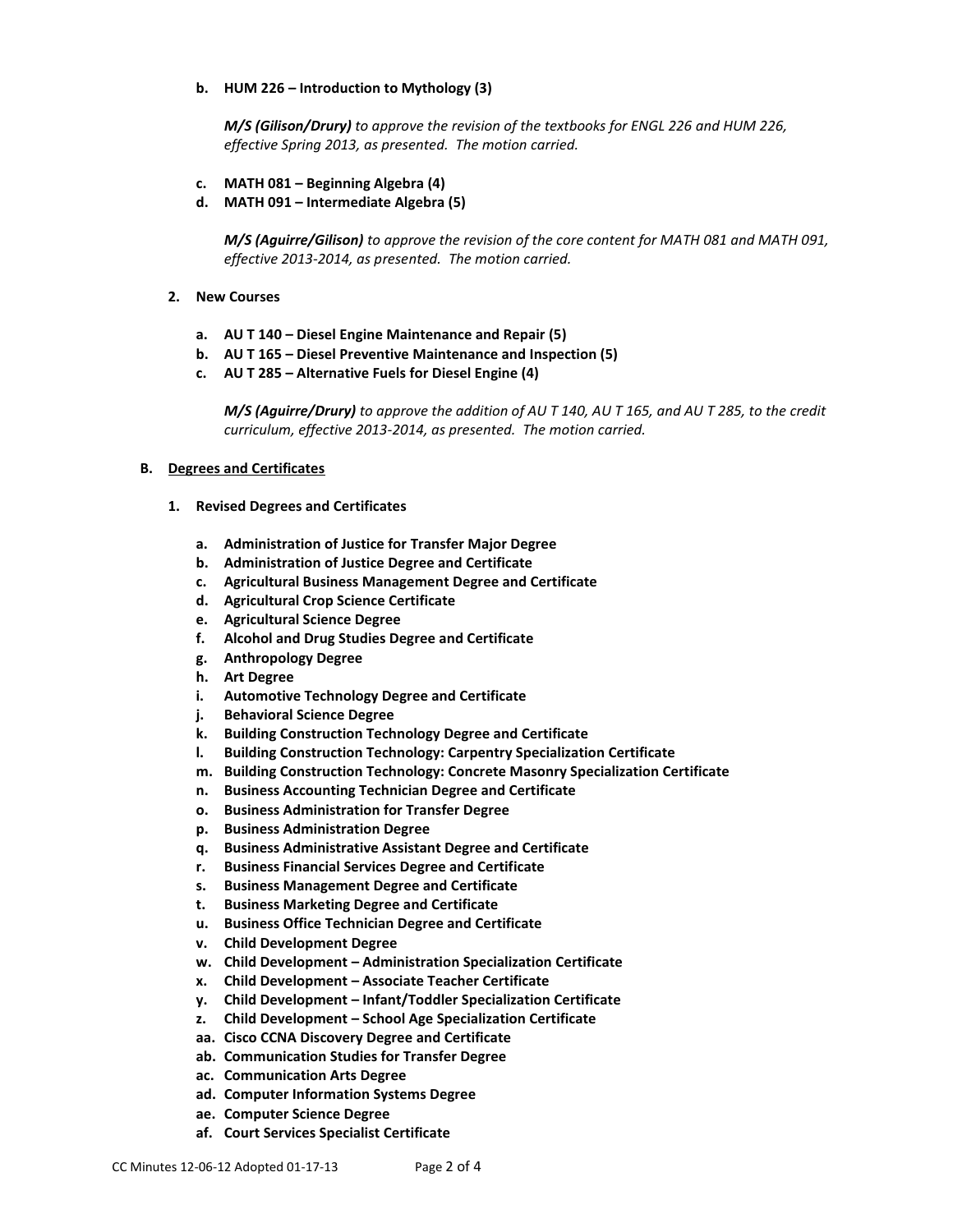- **ag. Dental Assistant Degree and Certificate**
- **ah. Early Childhood Education for Transfer Degree**
- **ai. Electrical Technology: Electrical Wiring Specialization Certificate**
- **aj. Electrical Technology: Electronics Specialization Certificate**
- **ak. Electrical Technology: Solar Energy Specialization Certificate**
- **al. Emergency Medical Services Degree and Certificate**
- **am. English for Transfer Degree**
- **an. English Degree**
- **ao. ESL Program**
- **ap. Fire Technology Degree and Certificate**
- **aq. Firefighter I Certificate**
- **ar. French Degree**
- **as. General Science Degree**
- **at. History Degree**
- **au. Human Relations Degree and Certificate**
- **av. Humanities Degree**
- **aw. Journalism Degree**
- **ax. Legal Assistant Degree and Certificate**
- **ay. Life Science Degree**
- **az. Mathematics for Transfer Degree**
- **ba. Mathematics Degree**
- **bb. Medical Assistant Certificate**
- **bc. Multimedia and Web Development Degree and Certificate**
- **bd. Music Degree**
- **be. Nursing – R.N. (Associate Degree)**
- **bf. Nursing – V.N. (Vocational) Degree and Certificate**
- **bg. Pharmacy Technician Degree and Certificate**
- **bh. Physical Education Degree**
- **bi. Physical Science Degree**
- **bj. Pre-Engineering Degree**
- **bk. Psychology Degree**
- **bl. Social Science Degree**
- **bm. Spanish – Native Speaker Degree**
- **bn. Spanish – Non-Native Speaker Degree**
- **bo. Water Treatment Systems Technology Degree and Certificate**

*M/S (Gilison/Drury) to approve the addition of PLO's to the above degrees and certificates a. thru bo., effective 2012-2013, as presented. The motion carried.*

## **2. New Certificate**

#### **a. Diesel Farm Machinery and Heavy Equipment Technician Certificate**

*M/S (Aguirre/Drury) to approve the addition of the Diesel Farm Machinery and Heavy Equipment Technician Certificate to the credit programs, effective 2013-2014, as presented. The motion carried.*

Daniel Gilison asked if the previously requested moratorium on new programs was lifted since the passing of Prop 30. Kathy clarified that even though Prop 30 passed we need to be careful with program creation going forward.

Leticia Pastrana asked how maintenance of the equipment for this certificate would be provided. Efrain stated that Perkins funding would be used to maintain the equipment.